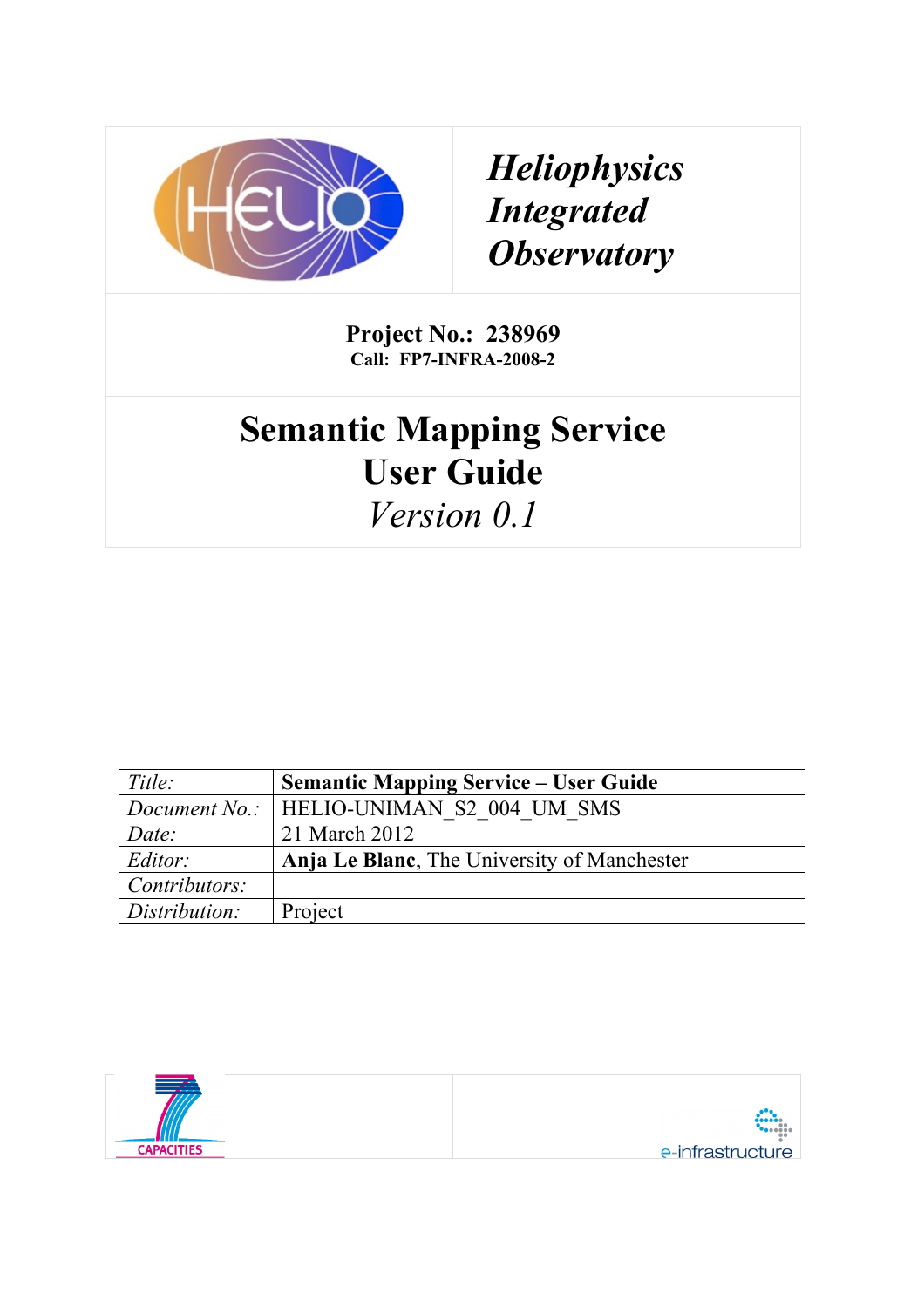*Version 0.1*

## Revision History

| Version | <b>Date</b> | <b>Released by</b> | <b>Detail</b> |
|---------|-------------|--------------------|---------------|
|         | 21/03/2012  | Anja Le Blanc      | Initial Draft |
|         |             |                    |               |
|         |             |                    |               |
|         |             |                    |               |

Note: Any notes here.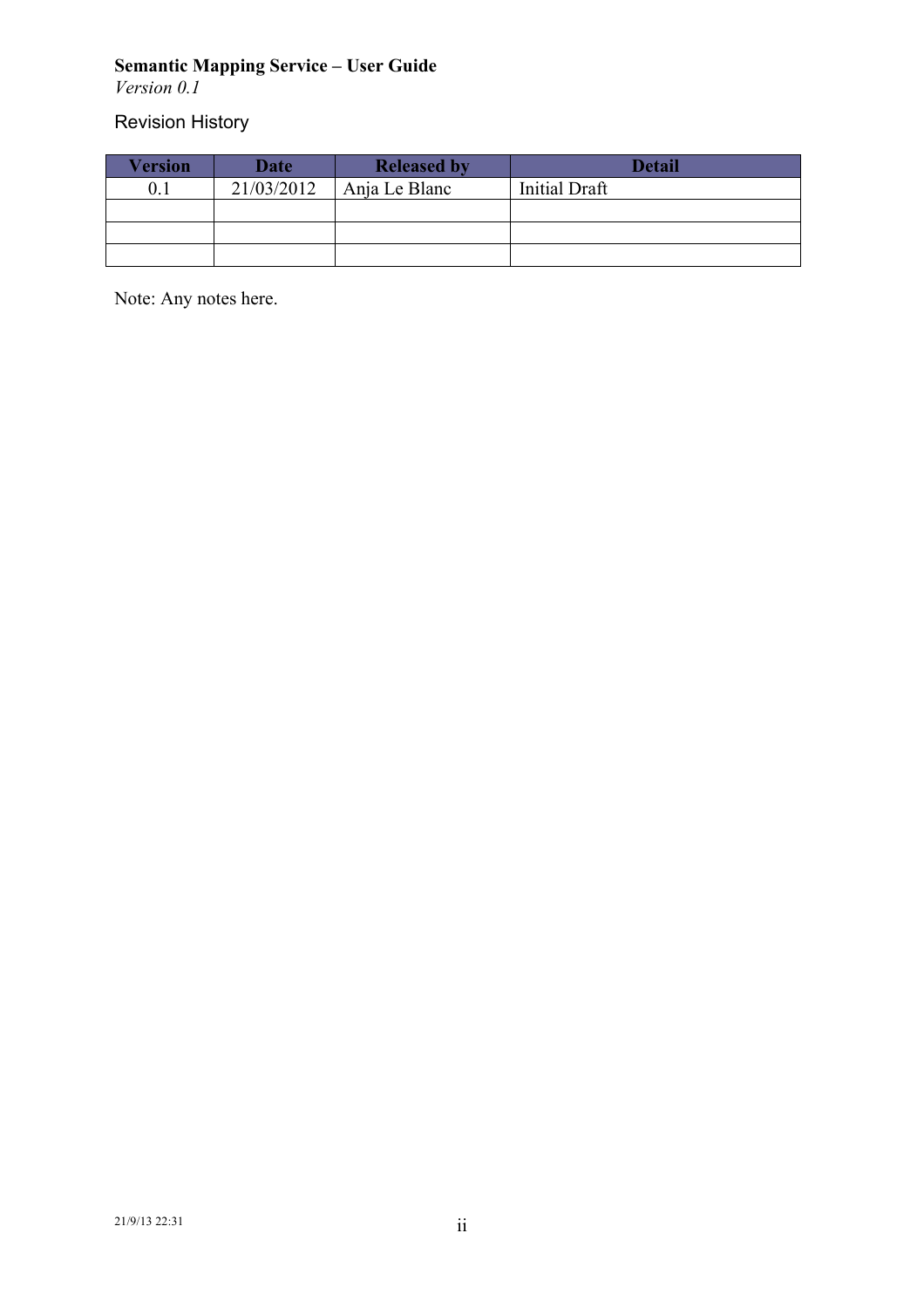# **Semantic Mapping Service – User Guide**<br>Version 0.1

|   | 2 <sub>1</sub> |  |
|---|----------------|--|
|   | 2.2            |  |
|   | 221            |  |
|   | 222            |  |
|   | 2.2.3          |  |
| 3 |                |  |
|   | 31             |  |
|   | 3.2            |  |
|   | 3.3            |  |
|   | 34             |  |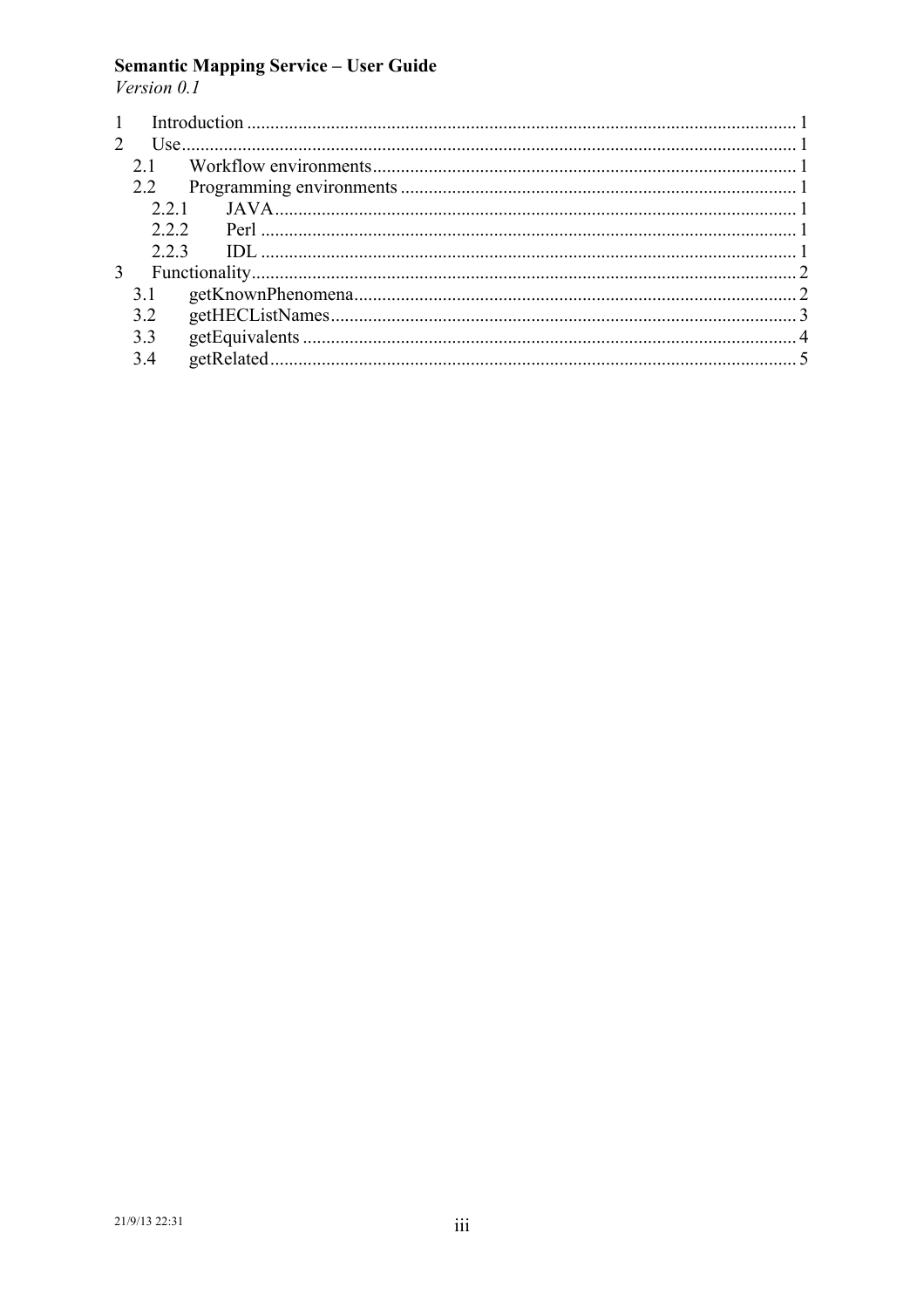*Version 0.1*

## **1 Introduction**

The Semantic Mapping Service (SMS) provides a set of functions that use the HELIO ontology as a source of information. It is only implemented with a SOAP web service. Current locations of instances of this service can be found in the HELIO registry.

## **2 Use**

The interface to this service is SOAP only. All programs or programming environments which support this protocol will have no problems accessing its functions. SMS is providing support functionality which is most useful in connection with other HELIO services.

## *2.1 Workflow environments*

All workflow environments support SOAP. By providing the URL to the WSDL file of the service the workflow environment can read and understand the functions provided and the definition of their inputs and outputs.

## *2.2 Programming environments*

Most programming environments provide libraries to handle SOAP interactions. Please refer to the documentation of these libraries for details.

## **2.2.1 JAVA**

Java provides a tool 'wsdl2java' to generate a client API from a WSDL description

#### **2.2.2 Perl**

Perl provides two libraries for interactions with SOAP

- SOAP::Light
- SOAP<sup>··</sup>WSDL

#### **2.2.3 IDL**

There is no add-on or library to enable SOAP in IDL. Users would have to create ther own SOAP calls.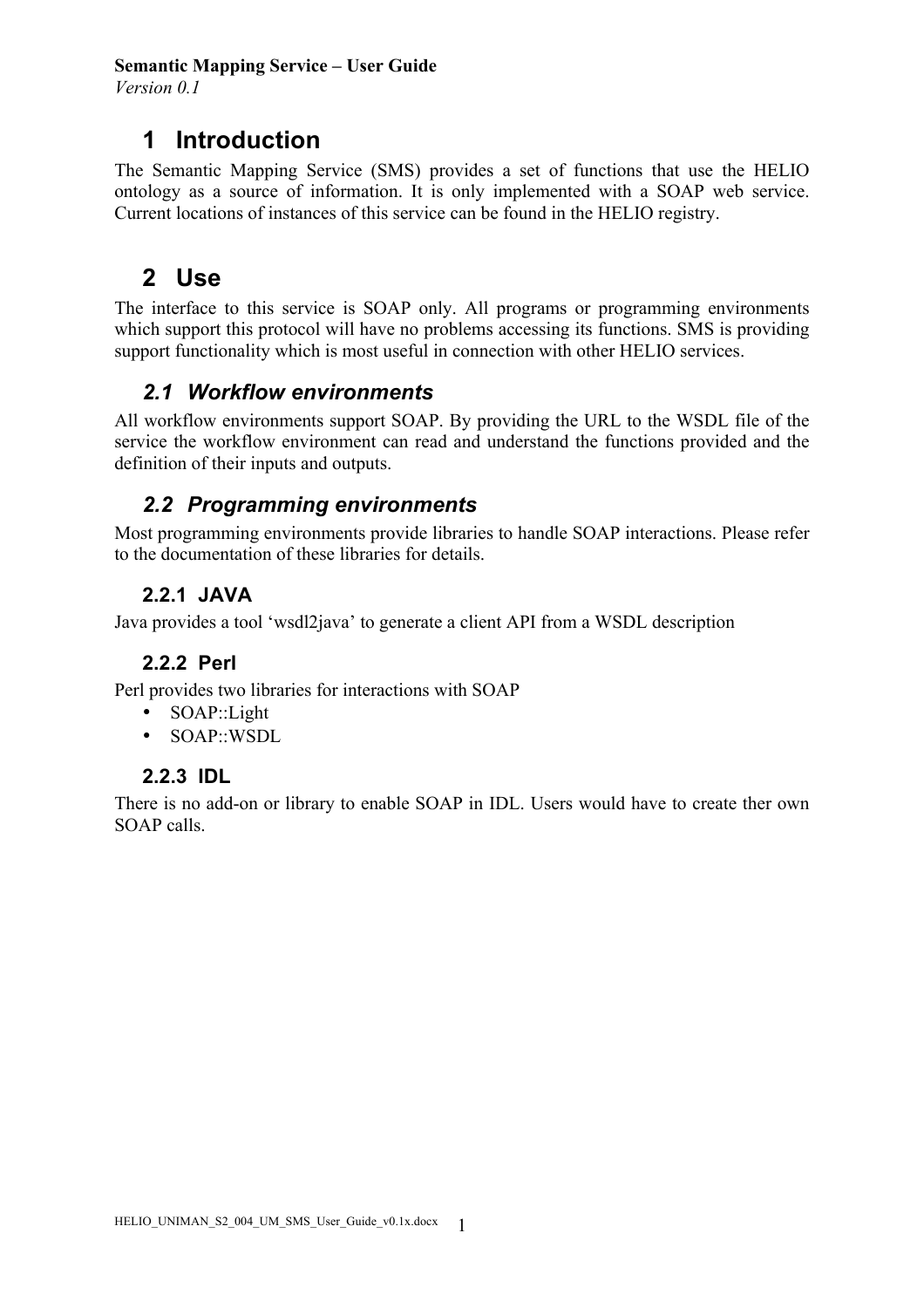#### **Semantic Mapping Service – User Guide** *Version 0.1*

## **3 Functionality**

## *3.1 getKnownPhenomena*

Returns all the phenomena terms the ontology knows about. These strings can be used as input to other functions of the SMS.

| WSDL      | http://sms.rcs.manchester.ac.uk:8080/helio-sms/sms?wsdl                                     |
|-----------|---------------------------------------------------------------------------------------------|
| Operation | getKnownPhenomena                                                                           |
| Secure    | false                                                                                       |
| Inputs    |                                                                                             |
| input     | none                                                                                        |
| Outputs   |                                                                                             |
|           | Depth:1<br>knowPhenomena ASCII list of phenomena<br>getKnownPhenomenaResponse>knowPhenomena |

Example use in workflow:

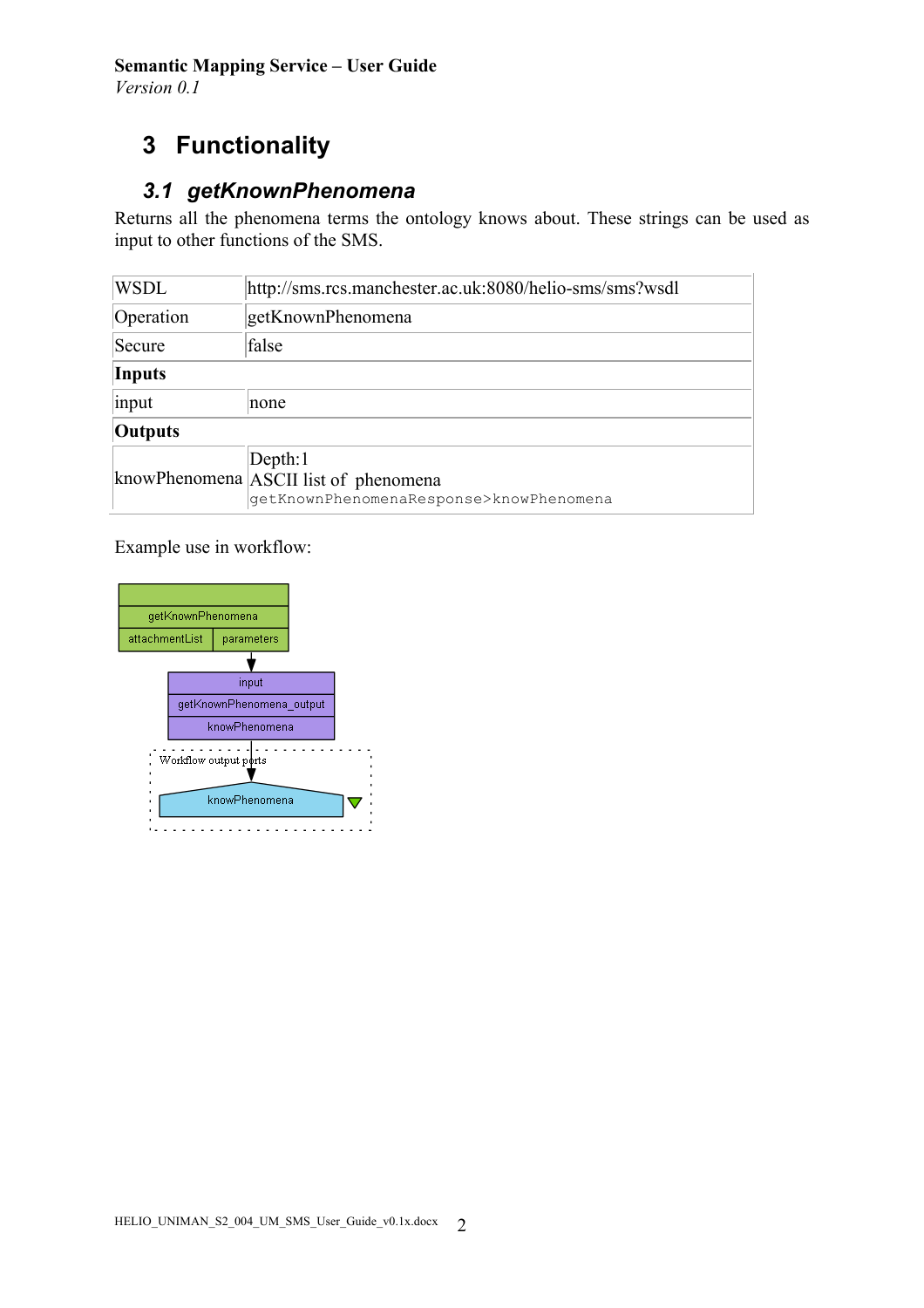*Version 0.1*

## *3.2 getHECListNames*

Uses the term of a phenomenon to return all HEC catalogues (tables) which contain data about this phenomenon. In case of an unknown term or empty string an empty list will be returned.

| <b>WSDL</b>    | http://sms.rcs.manchester.ac.uk:8080/helio-sms/sms?wsdl                                                                |  |
|----------------|------------------------------------------------------------------------------------------------------------------------|--|
| Operation      | getHECListNames                                                                                                        |  |
| Secure         | false                                                                                                                  |  |
| Inputs         |                                                                                                                        |  |
| phenomenon     | Depth:0<br>Single ASCII term of a known phenomenon (as returned by<br>getKnownPhenomena)<br>getHECListNames>phenomenon |  |
| <b>Outputs</b> |                                                                                                                        |  |
|                | Depth:1<br>hecListNames ASCII List of HEC table names<br>qetHECListNamesResponse>hecListNames                          |  |

Example use in workflow:

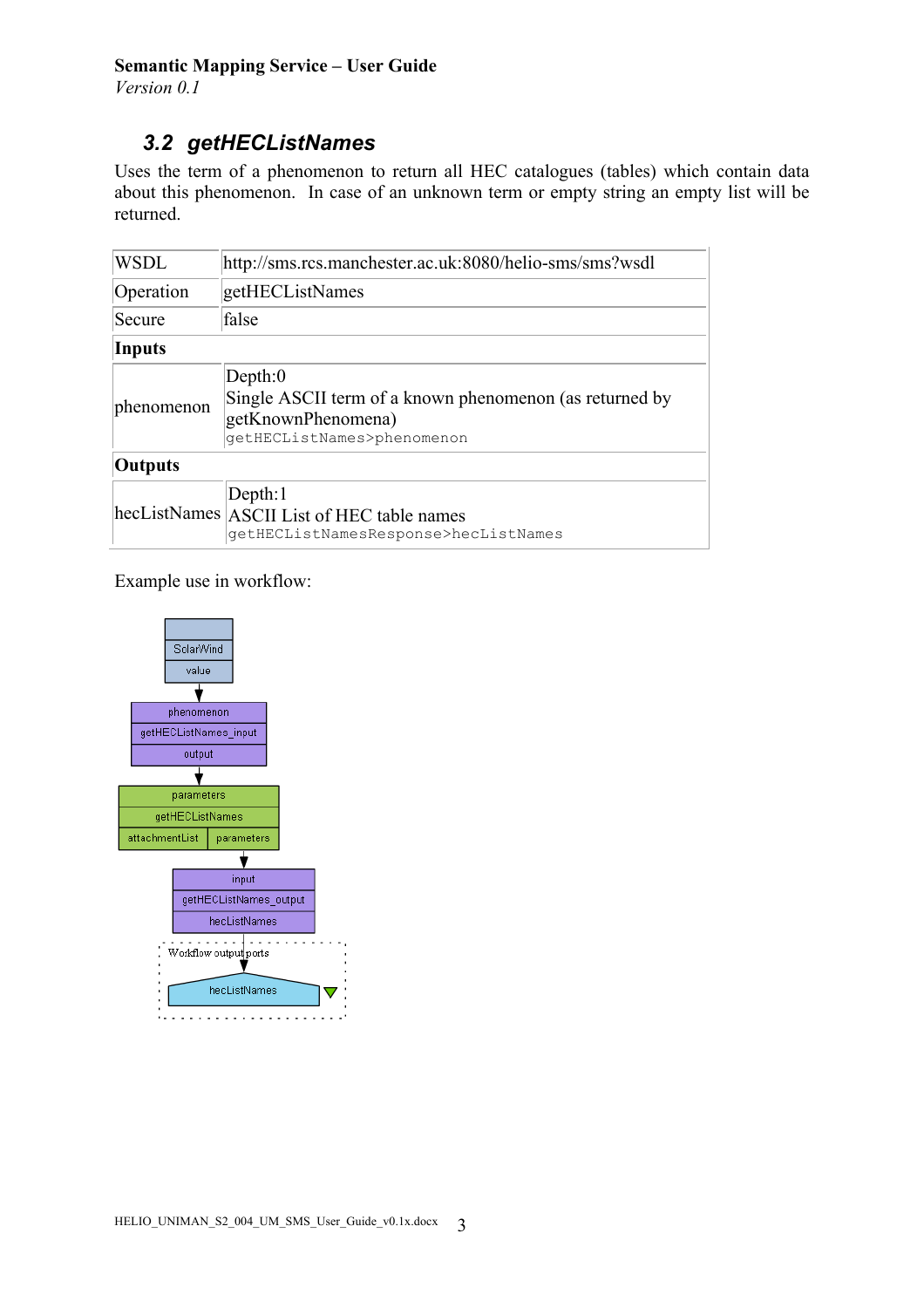*Version 0.1*

## *3.3 getEquivalents*

This function uses a term from the ontology to query for semantically equivalent terms. A term in the ontology is always equivalent to itself and would be part of the return. If the term is not part of the ontology or an empty string is used as input an empty list would be returned.

| <b>WSDL</b>    | http://sms.rcs.manchester.ac.uk:8080/helio-sms/sms?wsdl                                                                                                                              |  |
|----------------|--------------------------------------------------------------------------------------------------------------------------------------------------------------------------------------|--|
| Operation      | getEquivalents                                                                                                                                                                       |  |
| Secure         | false                                                                                                                                                                                |  |
| Inputs         |                                                                                                                                                                                      |  |
| phenomenon     | optional<br>Depth:0<br>Single term for which equivalent terms are requested<br>getEquivalents>phenomenon                                                                             |  |
| <b>Outputs</b> |                                                                                                                                                                                      |  |
| return         | optional<br>Depth:1<br>ASCII list of terms in the ontology which are semantically<br>equivalent; empty list in case term does not exist in ontology<br>getEquivalentsResponse>return |  |

Example use in Workflow: